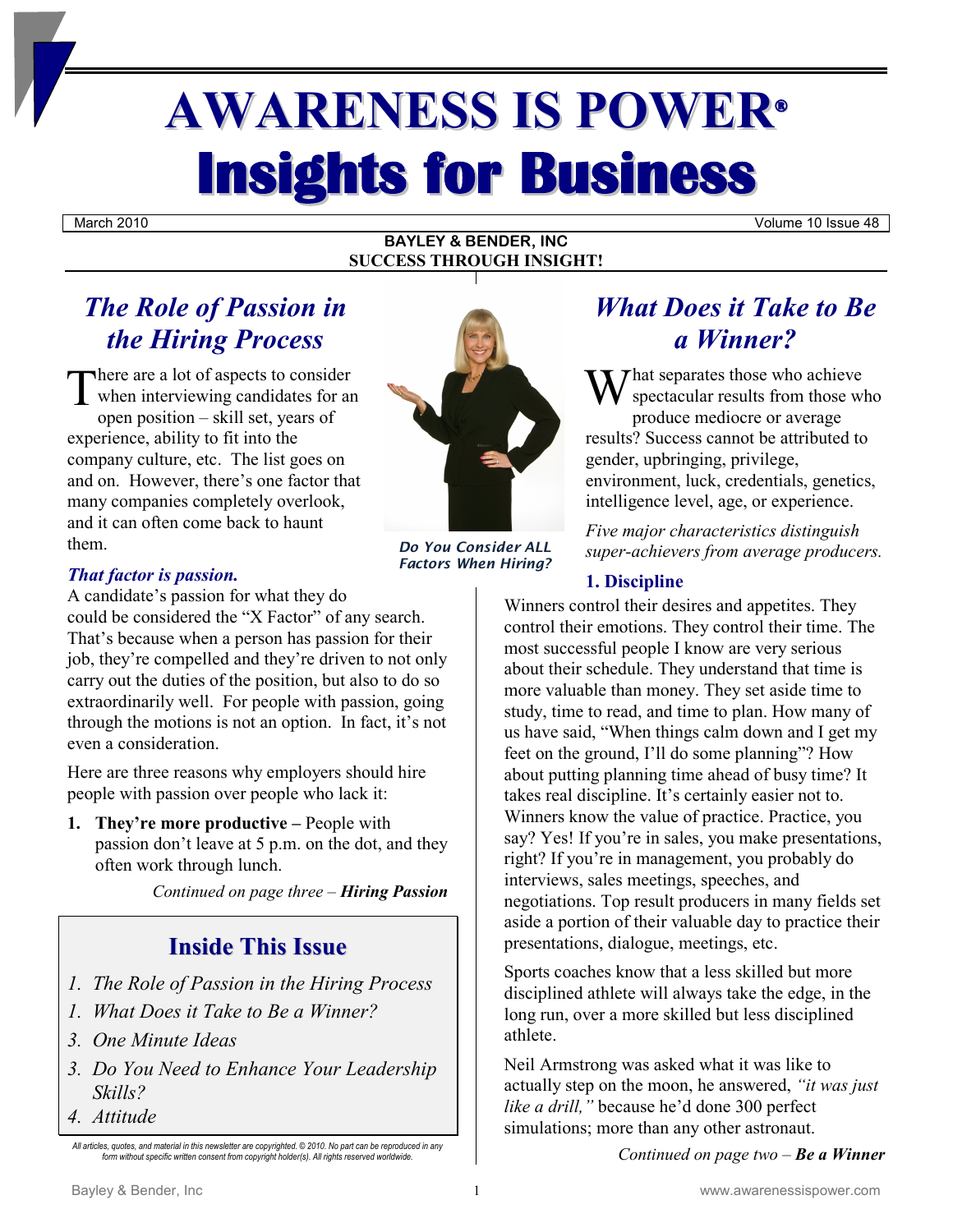#### *Continued from page one – Be a Winner*

He earned the privilege of stepping on the moon first. He practiced more than the rest. He was more disciplined.

#### **2. Hunger For Knowledge**

Winners and high achievers are hungry. Highly successful people are always in a learning mode, like young children. They ask questions like*, "How can we do this better, what can we implement to make this job easier, how can we serve our customers better?"* Complacency is not a disease winners get, even though the path of least resistance is to stay at our present level than to make the changes necessary to move ahead.

Author Tom Peters said years ago, *"We're changing at the rate of bonkers cubed!"* Still true today; even more so. In today's business environment, the experts say the shelf life of our current education is 18 months or less. If we stand still, we will soon be



obsolete. The best time to change is before you are forced to by circumstances (like a job loss or business slip). Winners have figured this out. They are always hungrily looking for the next change.

#### **3. Enthusiasm**

Everyone knows that winners have a positive mental attitude; that's nothing new. But it goes further than that. The most powerful part of a winner's attitude is his enthusiasm. Enthusiasm is the outward manifestation of our inner passion. Enthusiasm enables high achievers to keep going. Enthusiasm is a zeal for living. It is the magic that can carry us far beyond our current skills and talents; it helps supersede our deficiencies. The more enthusiastic we are, the more effort we put forth; the more effort we put forth, the more self-confidence we build; the more self confidence we build, the more likely we are to be consistent in our efforts, which produce the results we were looking for in the first place.

Do you want your workplace full of people putting forth consistent efforts, confidently, having fun, while they produce the results you've always wanted? Try sparking a little enthusiasm yourself. Enthusiasm is the best kind of contagious disease I know. If you have read *"The Tipping Point"* by Malcolm Gladwell, you may be thinking about starting an epidemic of enthusiasm.

*Continued on next column* **–**

#### **4. Personal Responsibility**

Winners take responsibility. They don't blame someone else for their failures. They simply learn by them and make better choices the next time. Rather than use their past as an excuse not to succeed, they make their past become a reason to succeed.

Some Americans dream of earning a fortune by working hard to become a professional athlete, a lawyer, a surgeon, an artist, an entrepreneur. Unfortunately, it seems that more Americans dream of winning the lottery, or have Publisher's Clearing House show up and hand them a fortune. Waiting for luck, magic and miracles to make us wealthy proves we don't want to take responsibility and make the sacrifices required to earn our success on our own. The biggest winners I know have failed their way right to success; meaning, they are willing to make mistakes, admit them, take responsibility, face the music, learn the necessary lessons, and move on without fear of making more mistakes.

#### **5. Commitment**

Winners are committed. The classic film "*A League of Their Own"* tells the story of the first professional women's baseball league, formed during World War II. The league athletes faced hardships and ridicule, as they traveled across the country to play baseball. In one scene, one of the star players is about to quit the team, just before the big playoffs. The coach responds *"But I thought you loved baseball?"* The teary-eyed player admits, *"I did, but it just got too hard."* The coach says, *"Of course it's hard; if it wasn't hard, everybody would do it."* Being successful in many ways, is hard, otherwise, everybody would do it. It's easier to give up on our rocky road to success, than to continue to put forth our efforts when we're not getting the results we want. High achievers are willing to give 110 percent, to keep forging ahead, day after day, doing whatever it takes. Skills can be taught. Commitment can't. We used to have a sign in our office that said, *"Did you ever notice how the luckiest people are the hardest working?"* If you own your own business you understand what I'm talking about.

*Continued on page three* **–** *Be a Winner*

*Greatness is not in where we stand, but in what direction we are moving. We must sail sometimes with the wind and sometimes against it -- but sail we must and not drift, nor lie at anchor. ~ Oliver Wendell Holmes*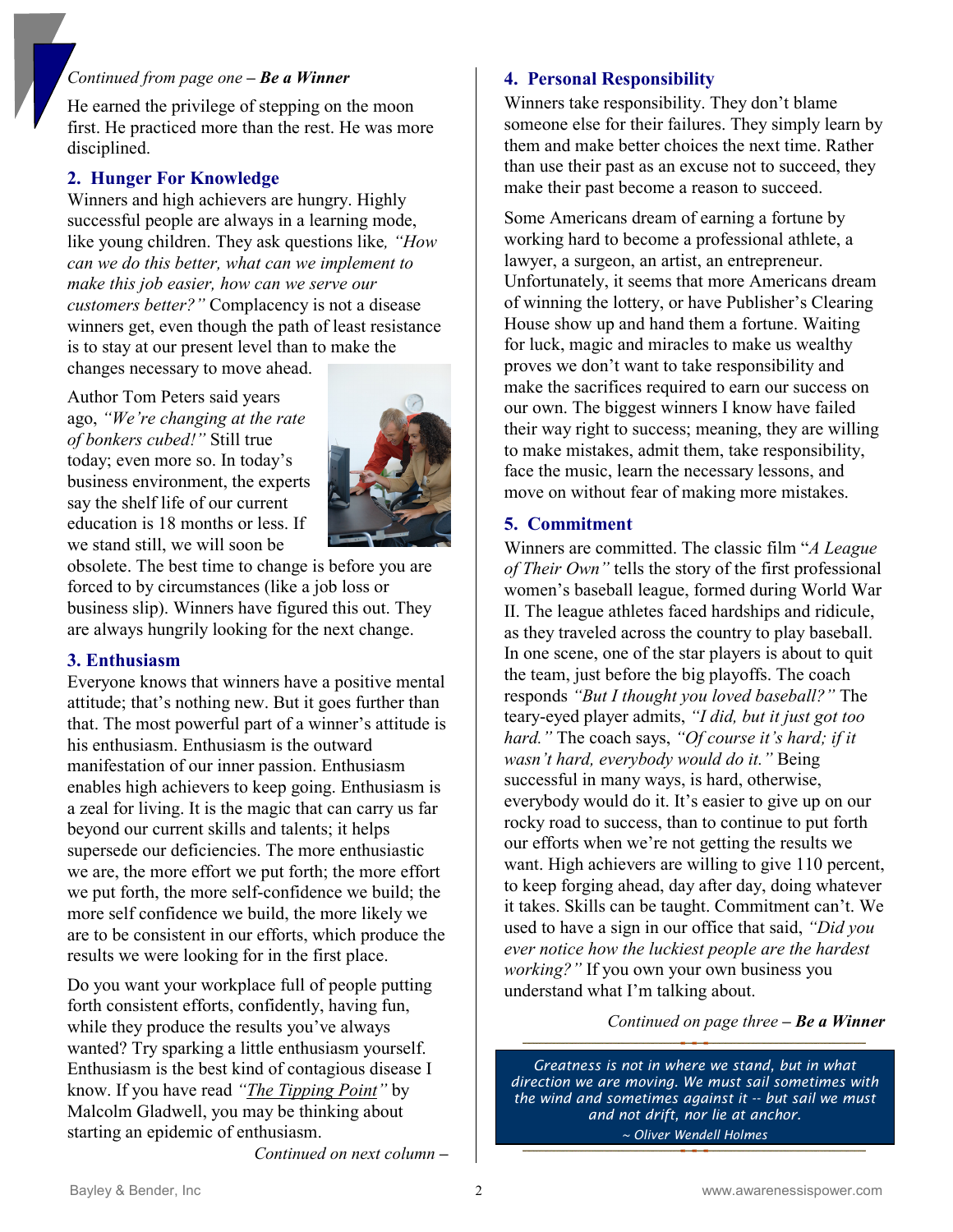#### *Continued from page two – Be a Winner*

Yet, after years of sacrificing your all to make payroll, tossing and turning at night wondering how you're going to pay the overhead, and trying to set aside a little something for your future, people will call you "lucky."

Winners know better. They know what kind of commitment is required to succeed. They know there are no shortcuts to anywhere worth going.

These five common threads weave through the superachievers, and winners in the world of sales and business. Discipline, hunger for knowledge, enthusiasm, personal responsibility, and commitment: look in the mirror… how many of these threads do you see?



*Copyright protected worldwide - Julia Marrocco All rights reserved.* 

#### *Continued from page one – Hiring Passion*

They love what they do, so they do as much of it as they can. That translates into more productivity... a lot more.

- **2. They're more engaged –** You don't have to make sure they're engaged in their job and with the company. If they have passion for what they're doing, they're practically *self-engaging*. This makes it far easier to retain the person over the long haul.
- **3. They're intrinsically motivated –** You don't need to throw huge amounts of money or a slew of perks at these candidates in order to make them happy. Verbal compliments and other forms of recognition for a job well done go a long way. Once again, this increases the chances of retaining their services.

As you can see, passion has a distinctly important role in the hiring process. Failure to identify which candidates possess it and which ones do not can have a negative impact on that process. In fact, it could even result in hiring the wrong person for the position.

*Copyright protected, all rights reserved worldwide. ©Gary Sorrell* 

## *Do You Need To Enhance Your Leadership Skills?*

xecutive coaching is a powerful way to develop leadership skills and to help drive successful outcomes. Companies are investing in executive coaching opportunities at a rate of about \$1 billion annually and growing at a rate of about 40% per year for one-on-one help for increased performance. E

Executive coaching helps create awareness, improve performance, generate action, facilitate learning and growth, and helps develop sustainable attitudes, skills, and behaviors for positive results. It is only effective when the executive realizes that a coach can help them *"get where they want to go"* and are open to change.

A good coach will help you prioritize your goals, achieve your goals, make better decisions, utilize your potential to its fullest, increase motivation, eliminate obstacles, improve morale, and enhance relationships.

*Continued on page four* **–** *Leadership Skills*



#### **Volunteering Trends and Highlights**

- Even with the economic crisis, volunteering levels remained relatively stable with 61.8 million adults donating approximately 8 billion hours of service in the U.S. in 2008.
- Conversely, less-formal ways of serving in communities has increased. 31 percent more Americans worked with their neighbor in 2008 than 2007.
- Over 441,000 more young adults (age 16-24) volunteered in 2008 than 2007, up 5.7 percent from about 7.8 million to over 8.2 million.
- In 2008, 78.2 percent of the nation's volunteers made a charitable contribution or nonmonetary donation of \$25 or more in value compared with 38.5 percent of non-volunteers.

For more information, go to [www.VolunteeringInAmerica.gov](http://www.volunteeringinamerica.gov/)



*Snowflakes are one of nature's most fragile things, but just look what they do when they stick together.*

*~ Verna M. Kelly*

Don't miss next month's issue. Subscribe now!

AWARENESS IS POWER® *Insights for Business*

2024 Powder Mill Rd Silver Spring, MD 20903

> Tel: 301-439-8317 E-mail: [aip@awarenessispower.com](mailto:aip@awarenessispower.com)

Visit Our Web Site at: [www.awarenessispower.com](http://www.awarenessispower.com/)

12 Issues For Only \$97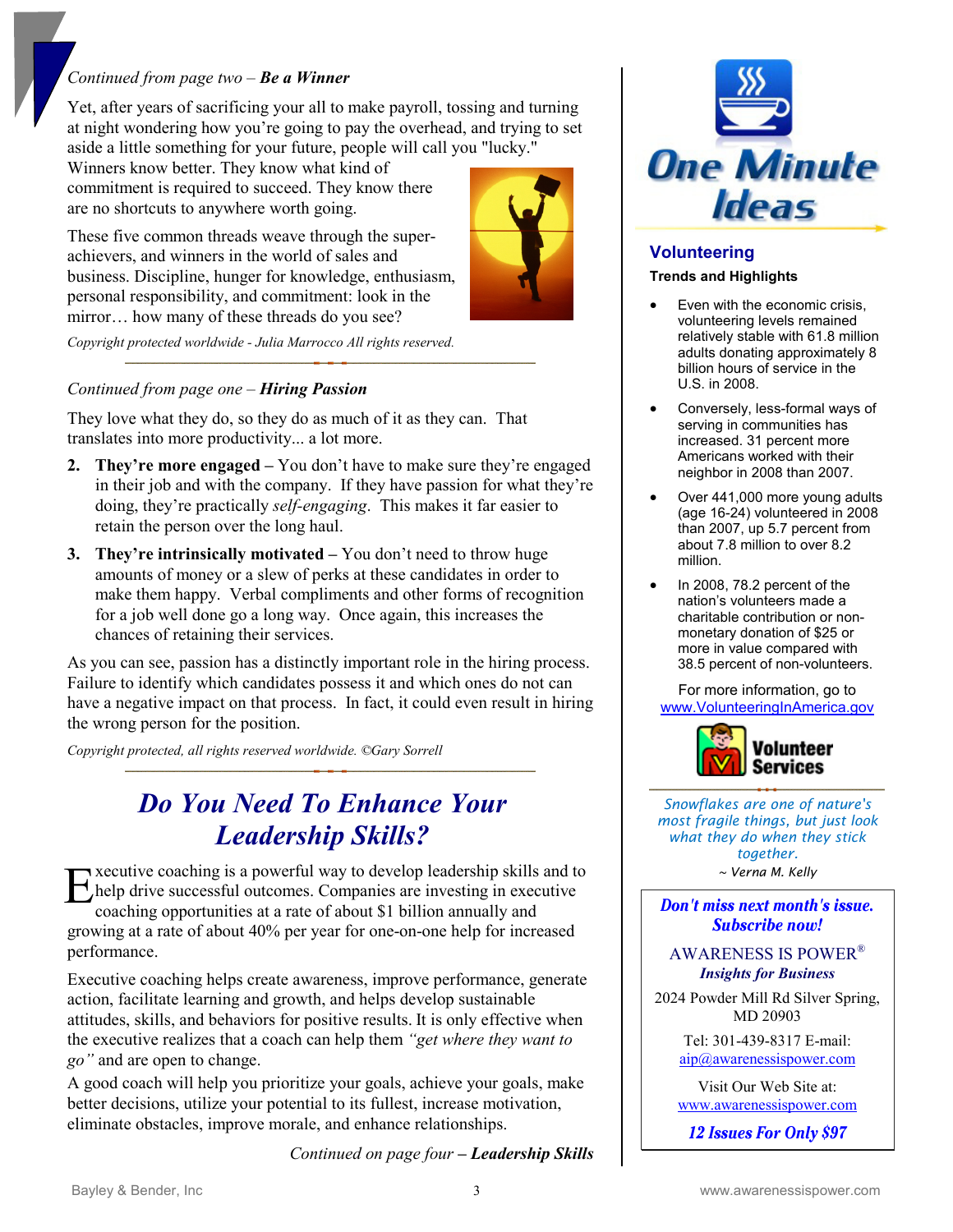#### *Continued from page three* **–** *Leadership Skills*

Coaching should be implemented within a company for new hires, people being promoted or changing roles, handling major company changes, as an intervention, with training and development programs, and/or as a management tool.

Executive coaching is really about understanding where you are today, where you want to be, and learning what is necessary for you to successfully get there. Coaching helps accurately identify strengths and weaknesses, examine the



impact of their behavior on others, and regularly and intentionally reflect on values, goals, and effectiveness.

No athlete, actor, musician, or performer has ever excelled without the guidance of a coach. Leaders are like these people in that their success depends on their ability to perform. It is a strategy that many companies are using to build success!

Executive and corporate coaching is leading many companies and professionals to success. Every person and business can benefit from coaching. *Get a coach!* Leverage your leadership, management, and supervisory strengths and build the necessary skills for success today by getting a coach.

*Copyright protected, all rights reserved worldwide. ©Gary Sorrell* 

## *Attitude*

**r**t's such a simple word and sometimes it sounds very boring. Sometimes we take the word for granted. Sometimes people say  $-$  it's so trite to hear the words *"have a great attitude."* It only has 8 letters. But they are very powerful letters – because when you add up the letters and the position they are in the alphabet it comes to 100. We need to live 100% of our lives with a GREAT ATTITUDE. I

We've been teaching Attitude in our Team Building and Leadership Seminars for the past 18 years. We always thought we had a great attitude however now it has risen to a whole new level. Attitude has taken on a new and deeper meaning with us.

Bob was recently diagnosed with a large mass in his liver and it is malignant. When we heard the word Malignant – we were shocked and devastated, until we received an email from our very good friend Patty who instantaneously focused our minds and hearts in a totally different direction. "Pat, be at peace. Know that God is with you, and with Bob. And also know that whatever Bob is facing, you guys can overcome! A malignancy DOES NOT HAVE TO BE AWEFUL! It can be treated!! He can be fine. Indeed, I feel very strongly that he will be! And I do know that one's attitude about a malignancy absolutely matters as to how that person will respond to treatment.

So, it is absolutely imperative that both of you stay strong and positive! STAY POSITIVE!! You guys can do this. Bob can do this – just find a place in your heart that knows that you can do whatever you have to do to get past this nightmare, and I am confident that you will do just that. Love and many many prayers…" PB

We received another email from our dear friend Brooke and she said "The Devil is malignant – NOT GOD, NOT BOB! Focus on perfect health, perfect angels, strength, health and joy! Slam the door on the devil! Praise God! All our prayers and angels surround you! NOW! Love, Brooke!"

Then we received a  $3<sup>rd</sup>$  email from our dear friend Jen. "Hi – Yes listen to Brooke's message…she is right! She is saying what the Secret says…only attract to you the best, the highest, perfect health! Remember in the Secret the women who completely cured herself from breast cancer in 3 months... just focus on he is fine...there is nothing to find!!! Much

love and prayers – Jen"

The minute I found out about Bob's liver – our dear friend Michele said – "Bob

### Attitude is Everything!

is going to be fine. Bob is fine." Our friend Vi said the same thing. "Bob is fine." Jennifer said the same thing – "I don't have any bad feelings about Bob – he is fine." We have heard this over and over from so many people. People have popped into our lives we have just met for the first time delivering this message to us.

We could not get through what we are going through now without our friends who are guiding us and keeping us on the path of a positive attitude. **Attitude** is truly believing that everything is going to be all right. Our subconscious doesn't know the difference between what is real and what is imagined. Our minds are so powerful, they can heal our bodies, and they can help us have, be and do whatever we want in life.

*Continued on page five* **–***Attitude*

*Continued on next column* **–**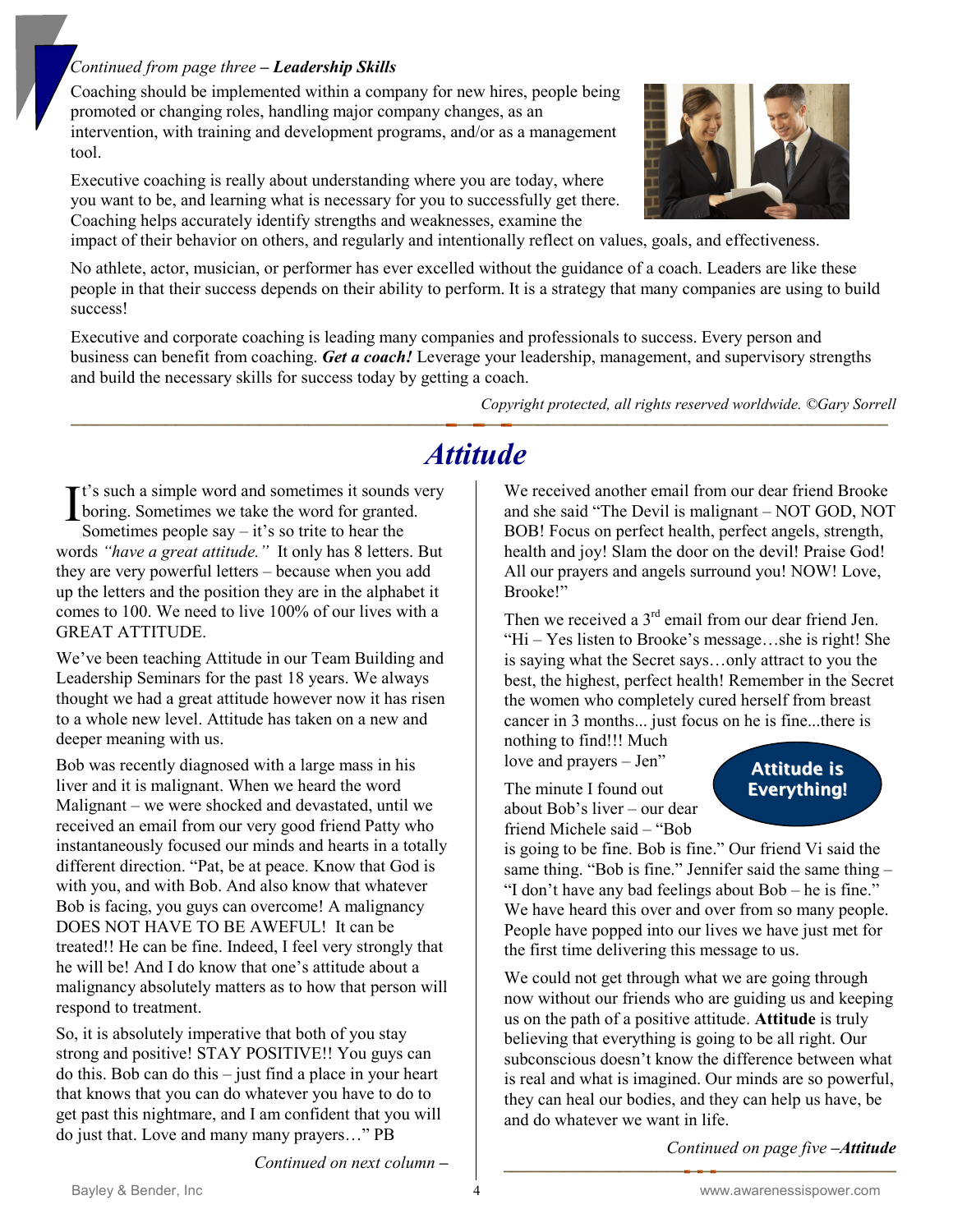#### *Continued from page four* **–** *Attitude*

When Bob and I met with his oncologist on June  $6<sup>th</sup>$ , he asked Bob "how do you feel?" and Bob said Terrific. He said "if you didn't know I was an oncologist – would you be wondering why you are here?" And Bob said yes.

He asked Bob – "what do you know?" and "Bob said I have 2 tumors that have come from different places in my body and I am going to be treated with chemo and then I will be healed. I have a good attitude and I know this chemo is going to work for me." He told Bob he had three different chemo options and Bob didn't have to make up his mind right now. He had a week to think about which option he would like to choose.

I asked the Doctor "what option would he take?" and he said – "I am different. I am 40 years younger than Bob and I have a 21 month old Baby". I said "Bob acts 40 years younger,

and he has me?" The doctor said "I would choose option two. I would take the heavy duty chemo and take a risk".

Bob's doctor started to talk about the side effects of each of the options. I told Bob's doctor we don't want to know about the side effects. We don't want to focus on that. We are in the people development business. We teach the Universal Laws to our clients and we live our lives by the Universal Laws. And one Universal Law is the law of Expectation. Whatever you expect with confidence will become a reality. So if we expect Bob to have these side effects – he will and we don't want to bring that into reality for Bob. He isn't going to have any side effects. Bob's doctor said, "You are absolutely right!"

When Bob and I were driving home he said – "I just don't know what to do" – I said – you don't have to worry about it right now. We have several people who will help us – don't think about it right now. One week later Bob announced he was going to do Option two – the most aggressive treatment.

Synchronicity has been happening for us. People are calling and sending emails – saying just the right things when we need to hear them the most.

Bob's Doctor – Dr. William Welches called from the Cleveland Clinic four days before Bob was going to begin his chemo. I had been trying to reach him since we found out about Bob's liver. We played telephone tag – and Thursday was the day we were meant to receive the word from Dr. Welches. I told him everything that was happening and he said you are intuitively doing everything right. He said "you are asking the right questions and your intuition is taking over." We told Dr.

Welches that Bob is playing golf every week and he said that is great.

He said "I want you to continue to golf because there are two things that are very important that you do while you are going through chemo – blood flow and oxygen and golf will help you with both." It was so encouraging to hear these words of wisdom from Dr. Welches. Bob said

> – "OK – I will get through this chemo." Dr. Welches said, No Bob – you need to unclench your fists and go in on Tuesday with open arms. This medicine is going to be your friend and cure you. Think of this as a gift." So once again – Bob's and my attitude shifted.

July 3rd Bob had his first round of chemo. He had a long and peaceful sleep the night before. Bob was listening to soft, gentle and relaxing music we brought and quickly fell sound asleep. He had not even started the chemo yet. Rachael – Bob's nurse woke him and said – it's

time for lunch. Bob was sitting in his bed with a huge smile on his face – we were giggling and Bob said – this is a picnic. I said we can tell everyone we go to Georgetown University Hospital to take a nap and have a picnic. Then Rachael was ready to give Bob his Chemo infusion. Bob held both bags of chemo in his hands and said, "Thank you God for this wonderful gift that you are giving me to nourish my body. Give me no more or no less – just the right amount I need to nourish my body. I honor this medicine." Our friend Lainie Wrightson who is Feng Shui Practitioner coached Bob to say this. She said it is very important. Then Rachael came back and said I want to talk to you about the side effects and we said – We don't want to hear about any side effects. Bob isn't going to have side effects. Rachael said – well ok… I will give you this book and if you have any problems – look them up in the book and then call us. We told her about the law of expectation. We don't want to expect the side effects.

So back to **Attitude**. What does this story have to do with Attitude? We were with our dear friend Brooke this past weekend. I was telling her we only want to be around positive people right now. Several people have been calling Bob and telling him things he doesn't want to hear. "Don't be surprised when you start to have difficult times, chemo is so awful. I am sure you are having a nightmare of a time with this chemo, isn't it awful. Aren't you having terrible side effects?" And Bob's response is "No, I am not having any problems at all." It is so draining to hear negativity. Brooke said "It is hard work to stay positive. It's a big job to keep a *positive attitude*."

And she is so right. When your life seems to be falling apart – it's easy to talk about your life falling apart.

*Continued on next column* **–**

Bayley & Bender, Inc **Example 20** S and the Second State of Second State of the Second State of Second State of S *Continued on page six* **–** *Attitude*